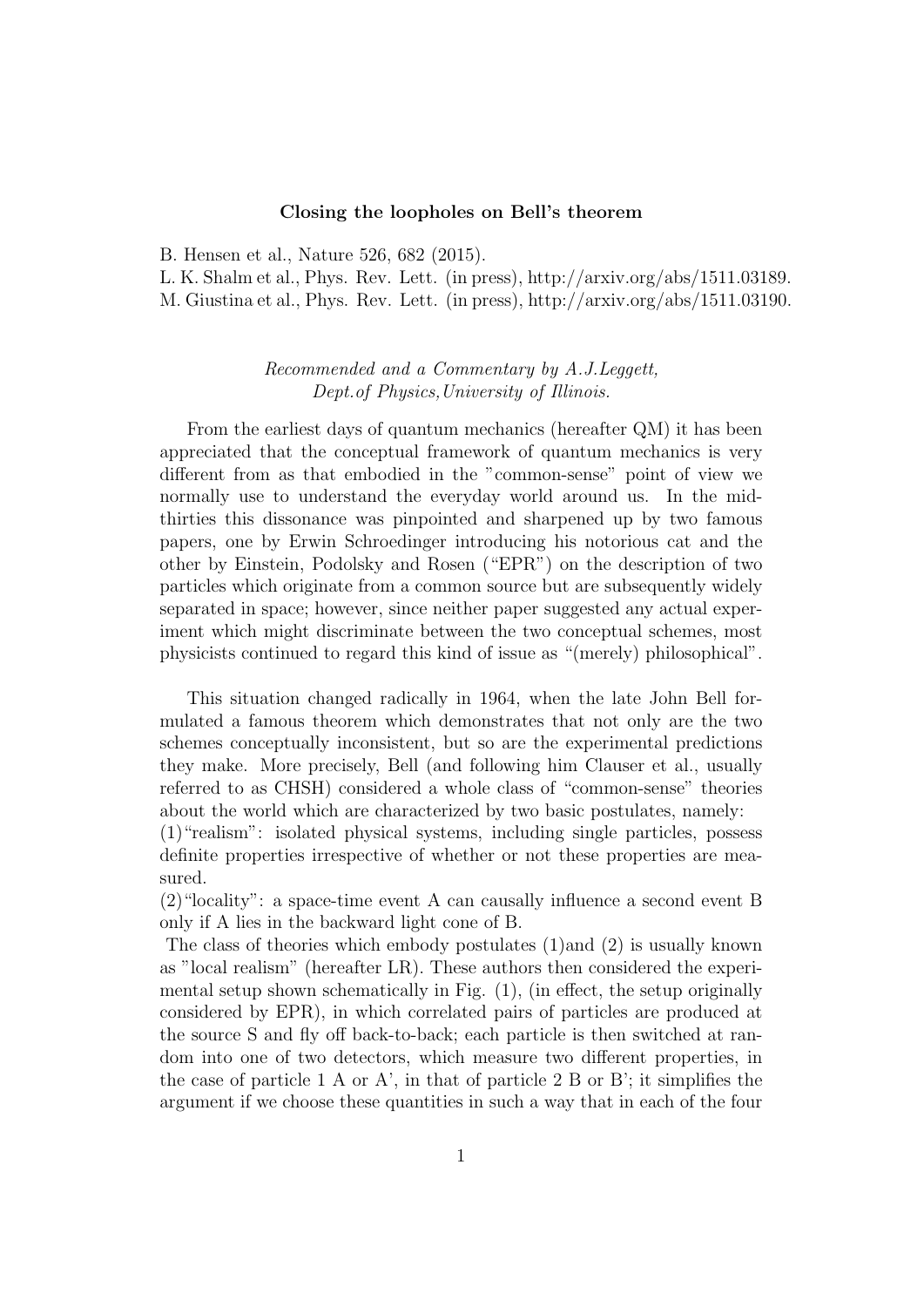

Figure 1: Schematic Set-up of Bell-EPR experiment.

cases the only values found experimentally are  $+1$  or  $-1$ . (For example, in the case of two spin  $1/2$  particles, a possible choice (corresponding to the one made by EPR) would be to take  $A(B)$  to be (up to an appropriate constant) the z-component of spin of particle 1  $(2)$ , and A'  $(B')$  to be the x-component; note that in QM the operator corresponding to A fails to commute with A', and similarly for B and B', but the operators corresponding to A and A' both commute with those representing B and B'. An essential feature of the setup considered is that the events of detection at  $M_1$  and  $M_2$  are spacelike separated from one another and that the choice of what to measure is in each case spacelike separated from the emission event. We then consider the experimentally measurable quantity:

$$
K \equiv \langle AB \rangle + \langle AB' \rangle + \langle A'B \rangle - \langle A'B' \rangle \tag{1}
$$

where  $\langle AB \rangle$  means the correlation of the values of A and B as measured on those pairs for which particle 1 was switched into counter A and particle 2 into counter B; more technically,

$$
\langle AB \rangle \equiv \frac{(N(++) - N(+-) - N(-+) + N(--))}{N_{totAB}} \tag{2}
$$

where  $N(++)$  is the number of the "AB-switched" pairs on which both A and B were measured to be  $+1$  (and similarly for  $\langle AB' \rangle$ , etc.) and  $N_{totAB}$  is the total number of "AB-switched" pairs. What CHSH, following Bell, were able to show is that for arbitrary choices of the quantities  $A, B, A', B'$  the quantity K as calculated under the assumption of LR satisfies the inequality

$$
|K|_{LR} \leqslant 2.\tag{3}
$$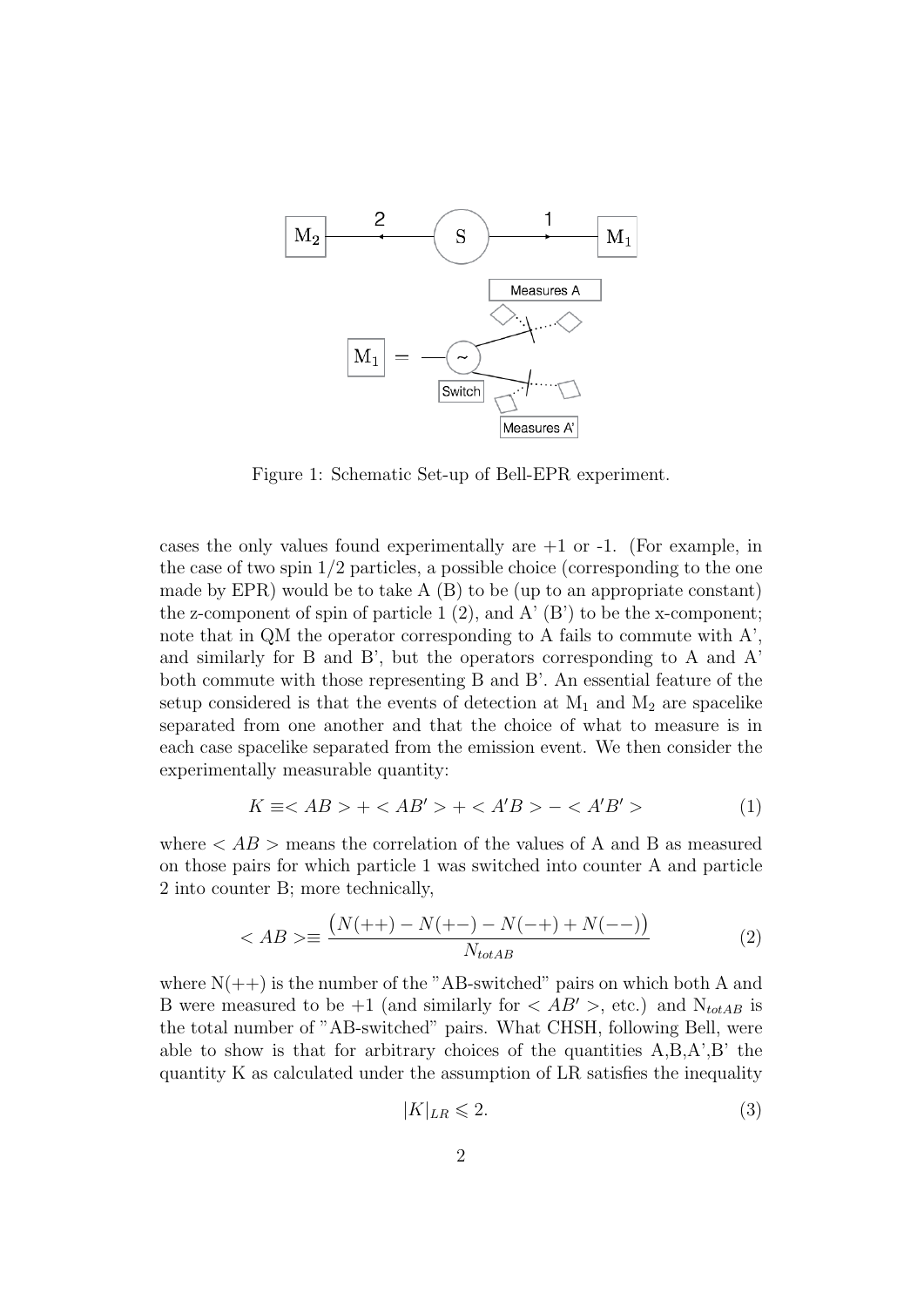The proof is sufficiently simple to be given here: For any particular pair, by postulate (1), the quantities  $A, B, A', B'$  exist and take the values  $\pm 1$ ; moreover, by postulate  $(2)$ , in view of the spacelike separation of the events at  $M_1$  and  $M_2$  the values of A and A' cannot be sensitive to whether it is B or B' which is measured on particle 2, and vice versa; hence the quantity A has the same value when it occurs in the combinations AB and AB' (etc.). It is then a matter of grade-school arithmetic\* to show that for any given pair we have the inequality

$$
-2 \leq AB + AB' + A'B - A'B' \leq 2 \tag{4}
$$

Moreover, although the ensembles over which we need to average in order to derive from (4) the experimentally testable inequality (3) are strictly speaking different for the various terms in (1), the difference resides only in events (measurement choices and their consequences) which are spacelike separated from the emission at S (and from one another), so that in view of postulate 2 we may treat these ensembles as identical. Thus the average over (4) indeed yields (3), QED.

Had the inequality (3) (which, I emphasize, is a prediction concerning experimental results) been noticed in say 1900, I would bet that it would not have been thought worth testing in an actual experiment, since it is so obviously true! The fundamental observation made by Bell is that for certain choices of the measured quantities A,B...(interestingly, not those made by EPR) and certain kinds of initial state, the predictions of quantum mechanics do not satisfy (3). This observation is in some sense the basis of the whole science now known as "quantum information", and "Bell's theorem" has acquired such fame that there is now a street in his native Belfast named after it\*\*.

The first experiment which consciously set out to test the predictions of QM vis-a-vis those of the class of local-realistic theories was that of Freedman and Clauser in 1972, and since then there have been literally hundreds of experiments which have improved on the latter in one way or another. These experiments all use the setup shown schematically in fig.1; the vast majority have employed photons as the "particles" in question. With a handful of exceptions in the early days which are now thought to be understood, these experiments have uniformly given results which are not only consistent with the predictions of QM but inconsistent with those of LR, sometimes by over 100 standard deviations. So at first sight the issue is settled: Nature does not believe in local realism!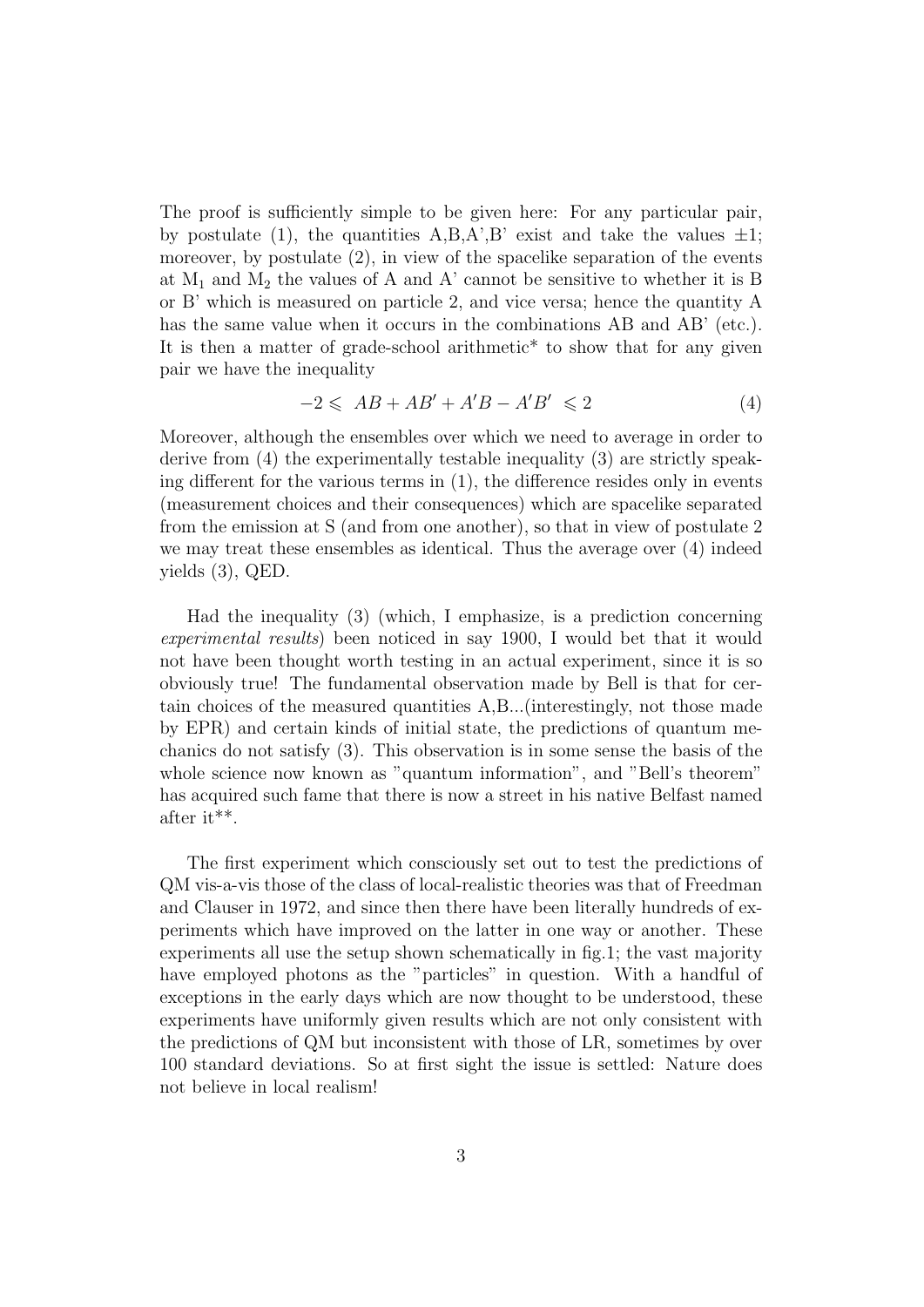Alas, life is not quite that simple. While the conclusion that the experimental data are consistent with QM is not problematical, the inference that LR is excluded is complicated by the fact that in various respects (known in the literature as "loopholes") the real-life experiments do not always conform to the idealized model described above. The three most commonly discussed loopholes are as follows: (1)"Locality": the event of switching particle 1 into counter A or A' may not be spacelike separated from the event of detection (or switching) of particle 2, allowing the possibility of causal communication between them; moreover, the "switching" may not be spacelike separated from the emission. (2) "Freedom of choice": the switching may not be truly "random", leaving open the possibility that (e.g.) the ensemble of pairs on which A and B are measured is not identical to that on which we measure A' and B, thus invalidating the inference from  $(4)$  to  $(3)$ .  $(3)$  "Detection": because of the imperfect efficiency of the detectors, the measurement of (say) A does not always yield +1 or -1: the photon may simply not be detected in either of the channels shown in fig.(1),and this cannot be incorporated into the above proof as it stands (but see below).

Rather surprisingly, while many existing experiments have blocked one or two of the loopholes, there is none up to now which has blocked all three simultaneously, so that a sufficiently determined advocate of LR could argue that maybe Nature is playing a sophisticated trick on us. However implausible one may feel this scenario is, it is clearly important to implement a completely "loophole-free" experiment, and this has now been done independently by three different groups; in each case these are multi-institutional, so I shall use the affiliation of the first author to refer to them respectively as the Delft, NIST and IQOQI experiments. In reading these papers (especially the Delft one), the following point needs to be born in mind: In the context of exclusion of LR theories (as distinct from that of verifying QM) it is absolutely irrelevant how the correlations between the properties of particles 1 and 2 are generated; the mere fact that these correlations are found experimentally to violate the inequality (3) (or a similar one, see below) is sufficient to exclude LR.

In all three experiments (as in many earlier ones) the "locality" loophole is closed simply by situating the measurement stations 1 and 2 sufficiently far apart from one another and from the source and making both the "switch" and the measurement sufficiently fast; the distances between  $M_1$  and  $M_2$ were 58 m for IQOQI, 185 m for NIST and 1.3 km for Delft. In all cases the "freedom-of-choice" loophole was blocked by conditioning the choice of measurement (the "switch") on the output of a quantum random number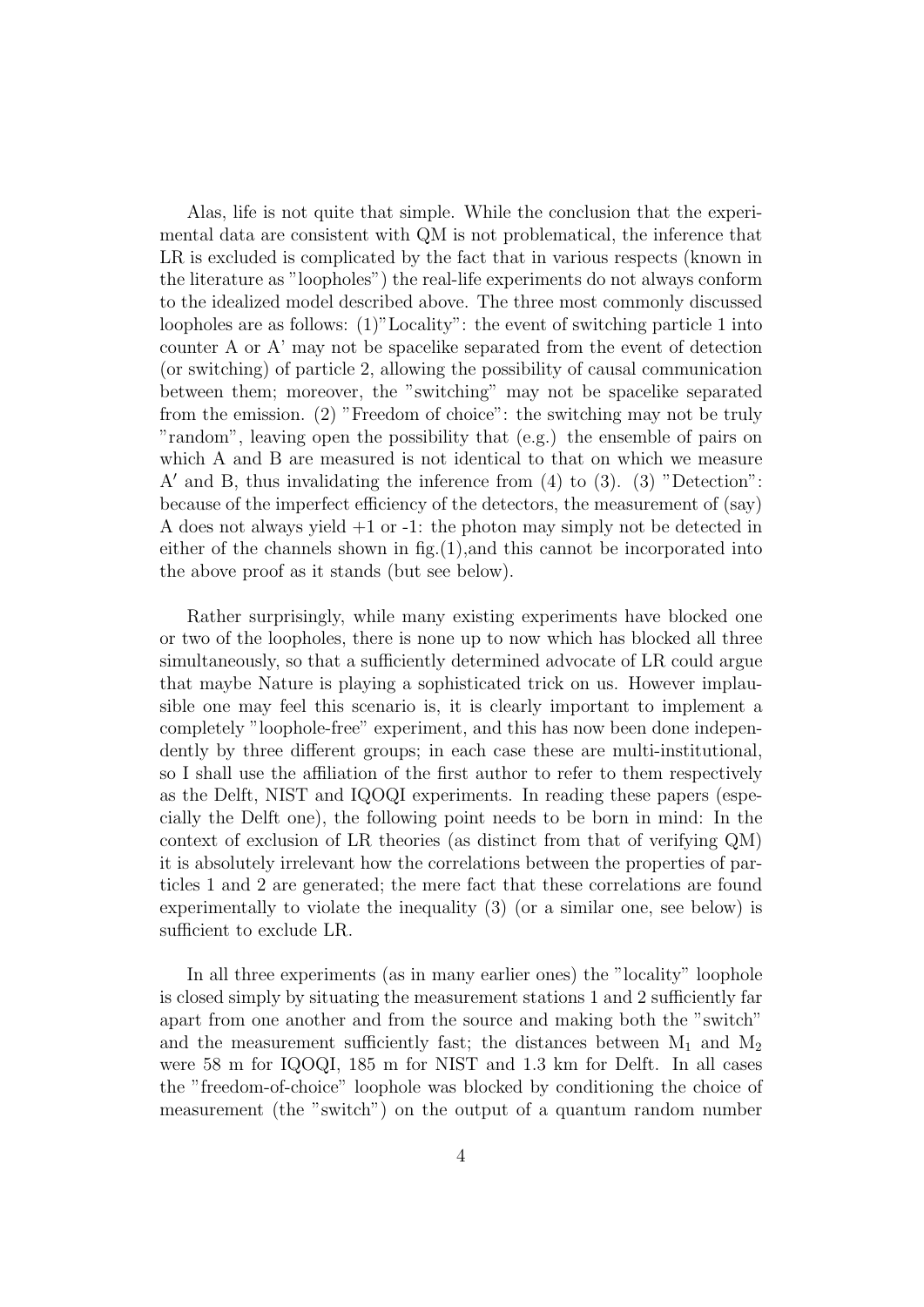generator. As regards the "detection" loophole, the Delft experiment (in which the "particles" are actually the spins of two nitrogen-vacancy complexes in diamond, which are correlated by being entangled with photons whose state is then postselected) simply had a high enough detection efficiency (96-97%) that they could apply the original CHSH inequality (3). By contrast,the NIST and IQOQI experiments relied on a modified version of (3) due to Eberhard, which requires only that for any given choice of settings each detector records either the arrival of a particle (labelled  $+)$  or its nonarrival (labelled 0). (Of course, one must then know for sure that a pair was emitted,and this is guaranteed by the use of auxiliary so-called "event-ready" detectors). The modified inequality reads

$$
J = p(+ + |ab) - p(+0|ab') - p(0 + |a'b) - p(+ + |a'b') \le 0.
$$
 (5)

where (e.g.)  $p(+0|ab)$  means the experimentally measured probability that with detectors set to detect values of A and B equal to  $+1$  (only), detector 1 fires and detector 2 does not. The inequality (5) does not require any assumptions about detector efficiencies, and the algebra necessary to prove it in LR theories is only slightly more complicated than that required for 2).

The inequalities (3 and (5) refer to statistical averages over notional infinite ensembles, so that the fact that they are violated in an experiment with a finite number of runs (trials) cannot strictly speaking prove LR to be false; all it can establish is that the probability of it being true is very small. In the Delft experiment the average value obtained for the quantity K of Eq. 1 is  $2.42\pm0.02$  (actually slightly exceeding the QM prediction  $2.30\pm0.07$ ); since the number of trials was fairly small  $(o(250))$  the calculated probability of obtaining this result in LR is 0.019 (or 0.039 if one allows "memory" effects in the detector). The NIST and IQOQI experiments both used photon pairs essentially in the configuration of fig.1, and tested the inequality (5) rather than 3; while in each case the positive value of J obtained was extremely small (o(2  $\times 10^{-7}$ ) for NIST, o(7  $\times 10^{-7}$ ) for IQOQI), the large number of trials allowed the authors to conclude that the probability of obtaining this result in a LR theory because of a statistical fluke was extremely small (less than  $2.3 \times 10^{-3}$  for NIST, and less than  $10^{-30}$  [sic!] for IQOQI). So it looks as if local realism is dead....

Is that right? Are there any more subtle loopholes out there? One possibility which some of these papers mention is that the output of the quantum random number generator is not really "random" but somehow predetermined, in such a way as to give the apparent violation of MR; it is not clear how one could test such an assumption. A second relates to the assumption, made explicitly or implicitly in each of the papers, that a definite outcome is